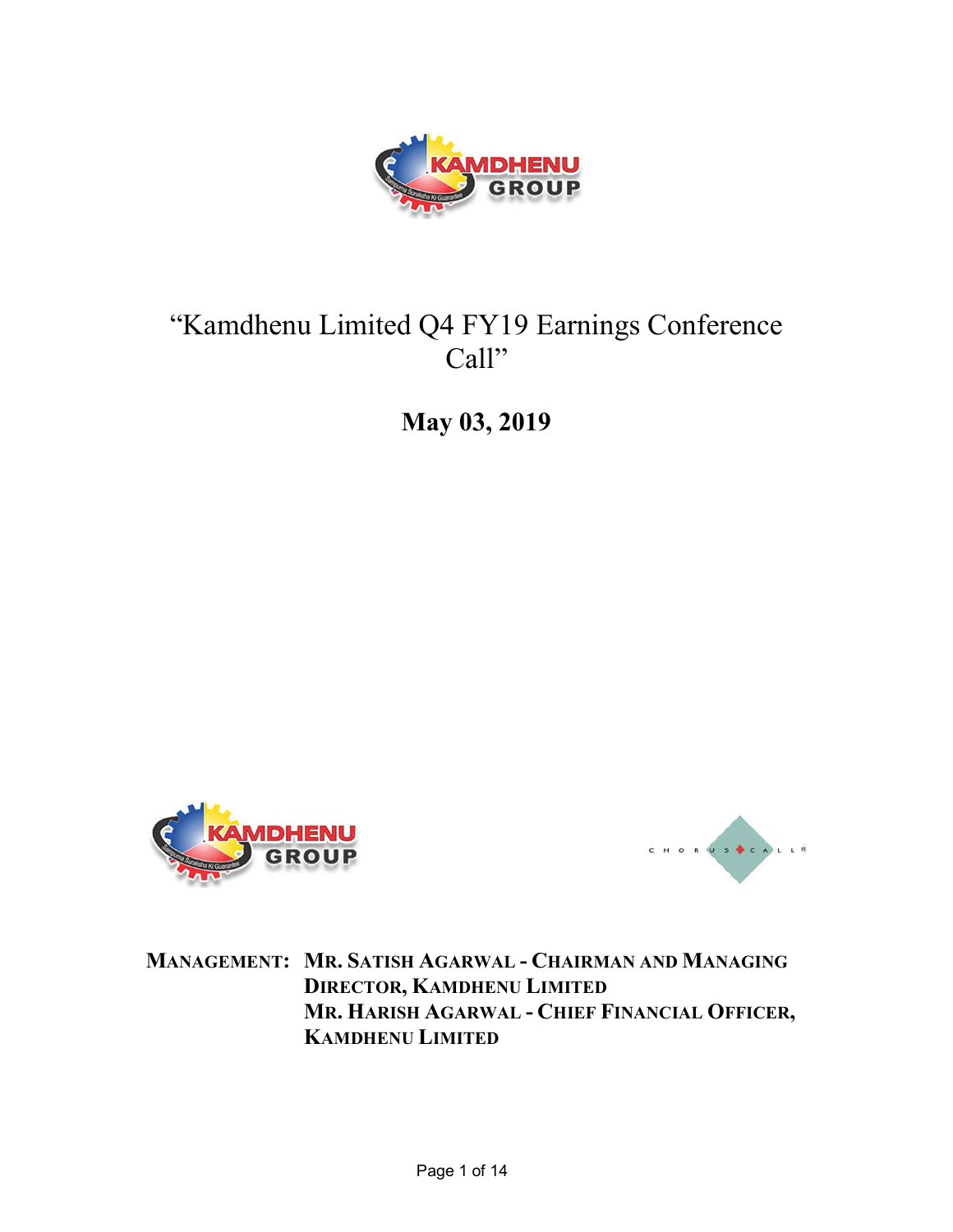

| <b>Moderator:</b>      | Good day, ladies and gentlemen and a very warm welcome to the Kamdhenu Limited Q4 FY19                |
|------------------------|-------------------------------------------------------------------------------------------------------|
|                        | Earnings Conference Call. This conference call may contain certain forward-looking statements         |
|                        | about the company which are based on the beliefs, opinions and expectations of the company as         |
|                        | on date of this call. These statements are not the guarantees of future performance and involve       |
|                        | risks and uncertainties that are difficult to predict.                                                |
|                        | As a reminder, all participant lines will be in the listen-only mode. There will be an opportunity    |
|                        | for you to ask questions after the presentation concludes. Should you need assistance during the      |
|                        | conference call please signal an operator by pressing "*" then "0" on your touchtone phone. I         |
|                        | now glad to hand the conference over to Mr. Satish Agarwal, Chairman and Managing Director            |
|                        | of Kamdhenu Limited. Thank you and over to you, sir!                                                  |
| <b>Satish Agarwal:</b> | Thank you. Good afternoon and a very warm welcome to everyone. Along with me, I have Mr.              |
|                        | Harish Agarwal - Chief Financial Officer and SGA, our Investor Relation Advisor. I hope you           |
|                        | have received our result and investor presentation by now. For those who have not, you can view       |
|                        | them on our website. Our overall performance for the year ended 31 <sup>st</sup> March, 2019 has been |
|                        | above our expectations and we are very pleased to inform you that the Board of Directors of the       |
|                        | company has recommended a dividend of Re. 1 per equity share which is 10% on a face value             |
|                        | of Rs. 10 per equity share. Kamdhenu is the largest TMT selling brand in India. We are the            |
|                        | largest TMT retail seller in India with around 90% of our sales being retail sales.                   |
|                        | Before we move to discussing the performance of Q4 FY2019, we would like to reiterate that            |
|                        | we have changed the strategy for our steel TMT business. As per the new strategy, we have             |
|                        | decided to bring in more efficiency in our own manufacturing and increased market share by            |

decided to bring in more efficiency in our own manufacturing and increased market share by way of leveraging our brand and our asset-light business model. In line with this, we have reduced our focus on sales done to B2B segment which we call it as trading sales. This shift in strategy will lead to:

- 1. Increased margins.
- 2. Better efficiencies with higher ROE and ROCE.
- 3. Reduced working capital requirements.

Based on this change in strategy, we have been able to grow our revenues excluding steel TMT trading sales by 47% year-on-year basis for FY19 as compared to FY18. Thereby our overall PBT and PAT have shown a substantial improvement of 43% on year-on-year basis. Our focus will remain on high margin business that is B2C sales. We have also expanded our own steel manufacturing capacity to 156,000 metric tonnes per annum from the existing capacity of 72,000, metric tonnes.

The commissioning of the new plant and machinery has been completed and the enhanced production level will be achieved in due course, once the stabilization of entire machinery and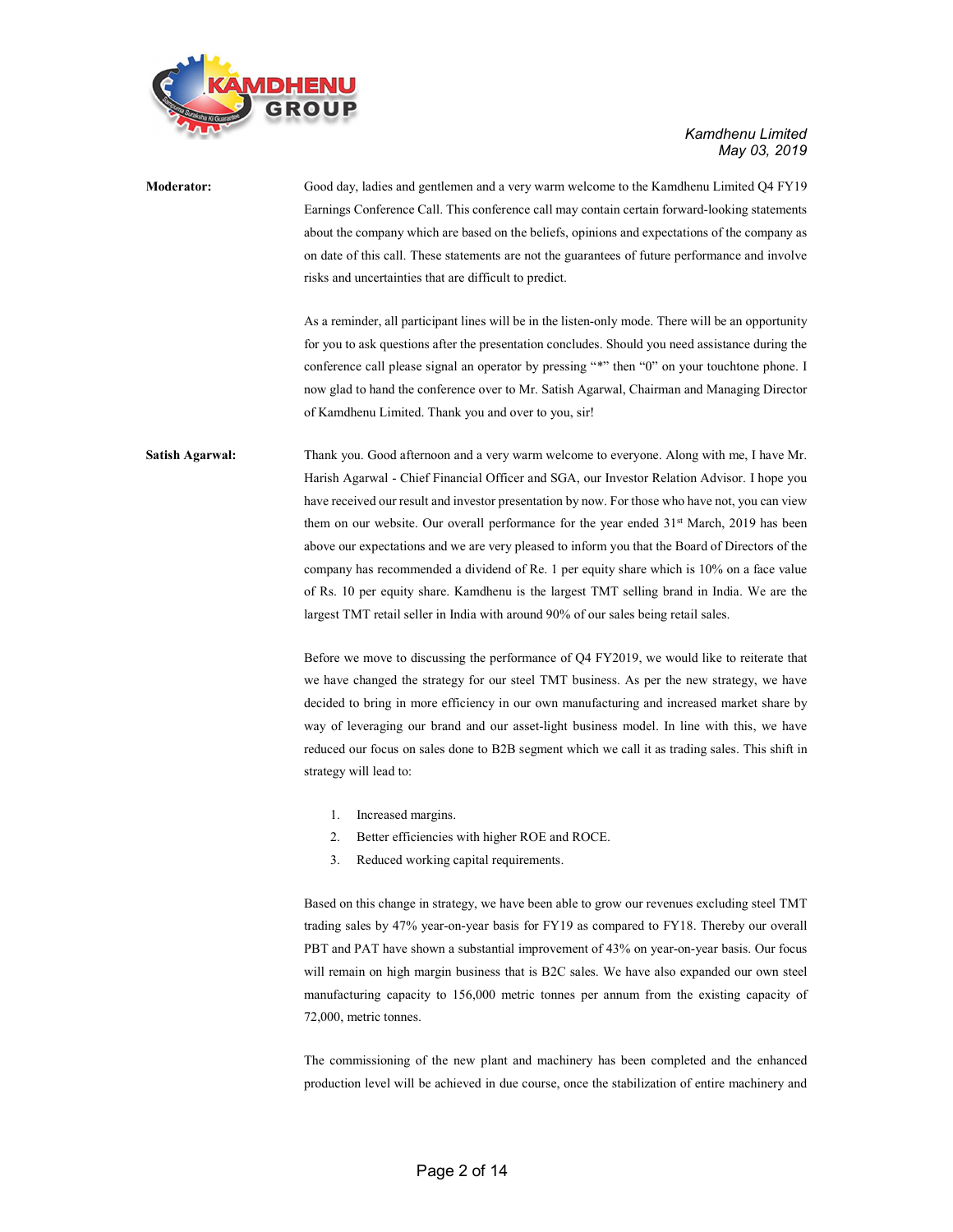

new software is achieved. The will help us innovate newer products going ahead which will generate higher premium for our brand.

We are also very happy to inform you that our overall branded sales of the Kamdhenu brand has crossed Rs. 12,000 crores for FY19 which is a growth of 49% on year-on-year basis as compared to Rs. 8,000 crores in FY18. We have also achieved the targets which we had set for FY20 in FY19 itself and now we have set our eyes on a new target which is to achieve total brand revenues of Rs. 20,000 crores by FY22.

Our royalty income has also shown significant improvement and has grown by 37% to Rs. 84 Crores for the full year. We have been able to leverage our brand created through our large distribution and marketing strength. With this brand Kamdhenu, is able to create the premium of over Rs. 550 crores in the market. Through our 6,500 exclusive dealers and distributors across India which ensures quick delivery of the TMT bars.

Our USP is that we ensure delivery of any quantity however small it maybe within 24 hours to any place in India. The company is on course to beat its target of Rs.100 crores as royalty income by FY20 and aims to achieve Rs. 150 crores by FY22. Along with this we also expect to have more franchise capacity going forward and reach the 5 million metric tonnes capacity by FY22.

To continue the growth momentum going forward we along with our franchisees have continue to invest in our brand which has led to higher spend in the year. The company has spent Rs. 74 crores on branding and marketing and another Rs. 28 crores was spent by our franchisees on the brand. With greater emphasis on affordable housing, overall infrastructure development and urbanization, we anticipate demand for TMT steel bars to remain robust. This along with the shift in consumption pattern from unorganized to organized players augurs well for our brand Kamdhenu which is already a well-established brand in the country.

Now coming to our Paint business, our performance in the Paint business has improved substantially and have reported overall revenue growth of 35% year-on-year basis to Rs. 270 crores on the back of increased sales of value added products. Further the process of hive off of the paint division through a demerger into a separate mirror image shareholding company is under progress. There was a fire incident that occurred in the paint factory at Chopanki during the midnight of  $27<sup>th</sup>$  and  $28<sup>th</sup>$  April, 2019 due to which properties of the company has been damaged substantially and manufacturing and plant has been disrupted. The Company has proper insurance coverage for the assets in the premises of the factory. Further there has been no human casualty in the fire incident. Going forward, in order to meet substantial demand of our paint products and to reduce the impact of disruption of our manufacturing facilities we have decided outsource the production of the paint products from the third party manufacturers at various locations on an immediate basis. The Company will ensure the quality standards by deputing our own technical team at the manufacturer's plant. We have also deputed a team of experts to expedite the restoration of manufacturing in the paint factory at Chopanki again. We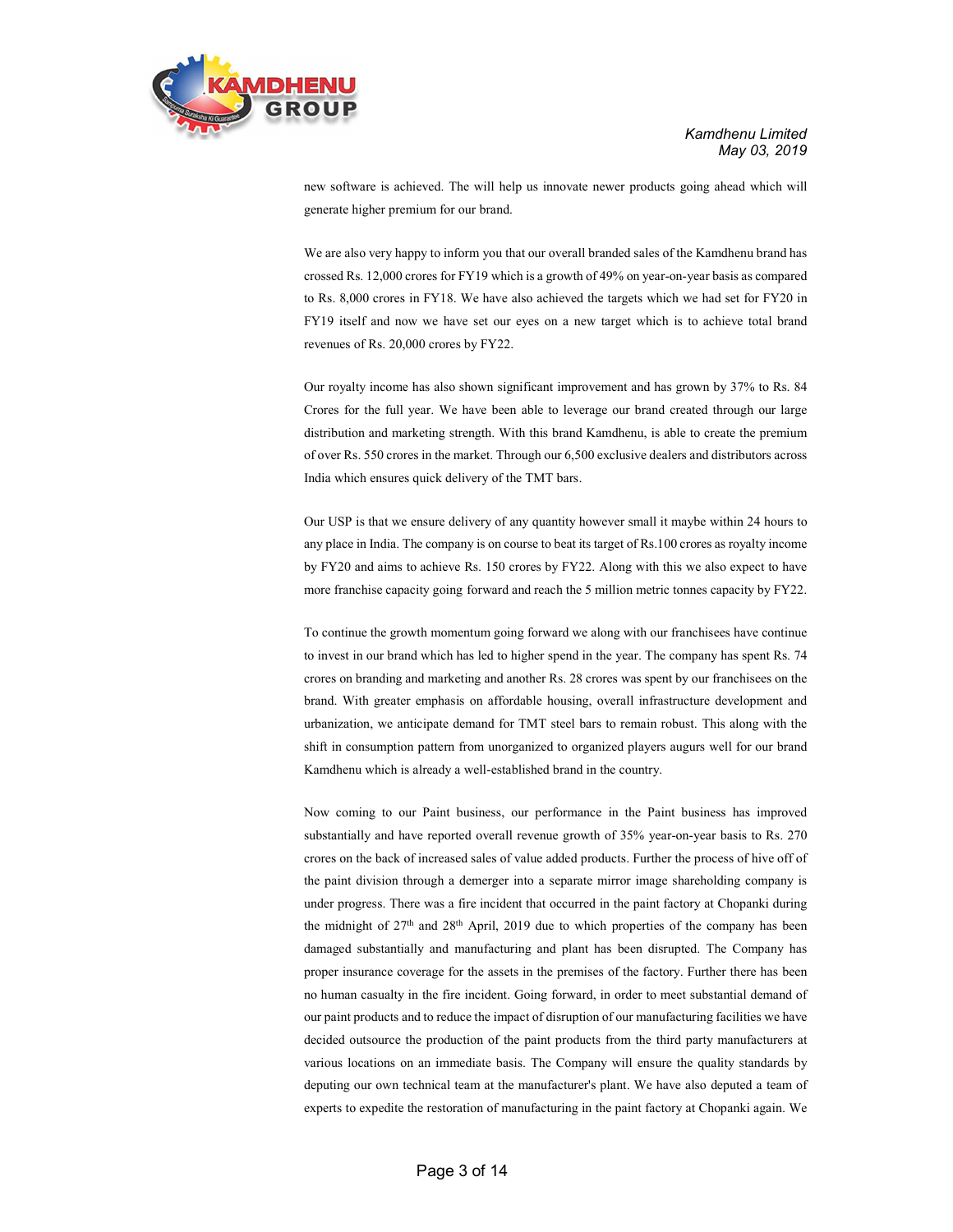

are hopeful to the resume operations at the paint factory in due course of time after rebuilding of the same.

Now, I would like to hand over the line to Mr. Harish Agarwal to update the operational performance of the company. Thank you.

Harish Agarwal: Thank you, sir. I will take you all through the financials for FY19. Revenue for FY19 are at Rs. 1,232 crores as compared to Rs. 1,180 crores in FY18 a growth of 4% in spite of 23% reduction in B2B sales. Total turnover including all franchisee for FY19 is stand at Rs.12,000 crores, a growth of 49% as compared to Rs. 8,000 crores from FY18. Royalty income through franchisee is up by 37% to Rs. 84 crores as compared to Rs. 61 crores in FY18. In FY19 the steel business contributed 78% of revenue whereas same for paint division was 22%. Profits before tax grew by 43% to Rs. 35 crores as compared to Rs. 24 crores in FY18. Profits after tax also grew by 43% to Rs. 22 crores as compared to Rs. 16 crores in FY18.

> Now coming to financials for Q4 of FY19, total turnover including all franchises for Q4 FY19 are at Rs. 3,275 crores a growth of 54% from Q4 FY18. Royalty income through franchisee is up by 44% to Rs. 24 crores as compared to Rs. 16 crores in Q4 FY18. In Q4 FY19, the steel business contributed 66% of the revenue whereas the same for paint division was 34%. Our return ratio has been continuously improving on account of increased efficiencies in the business. Our ROE has improved by 150 basis point year-on-year to 12.4% in FY19 as compared to 10.9% in FY18. And our ROCE have improved by 140 basis point year-on-year to 17.3% in FY19 as compared to 15.9% in FY18. We expect these ratios to be further improved.

With this I would like to open the floor for question and answers.

Moderator: Thank you very much. Ladies and gentlemen, we will now begin the question and answer session. The first question is from the line of Ajay Khandelwal from BOI AXA Mutual Fund. Please go ahead.

Ajay Khandelwal: Sir, firstly on the paint division, yearly numbers are pretty impressive. So, this damage what do you think will be the recovery time 15 days, 1 months what is the production losses that we will have to see because of this?

Harish Agarwal: Actually, it is an incident on  $27<sup>th</sup> - 28<sup>th</sup>$  April just 5 days back. We are in the process of ascertaining the quantum of loss as well as the assessment of the machinery as well as building. So it is too early to comment on it. We are working on it and we will be able to give a fresh press release within a period of 15 days by giving the details of entire loss or how we will recoup and how much time it will take. But immediately to restore the operation we have decided to outsource the materials so that there should not be a gap of supply in the market. So, we have immediately tied up with some units and we are making arrangements for outsourcing the material by deputing our technical teams, so that it should not hamper the quality of the product.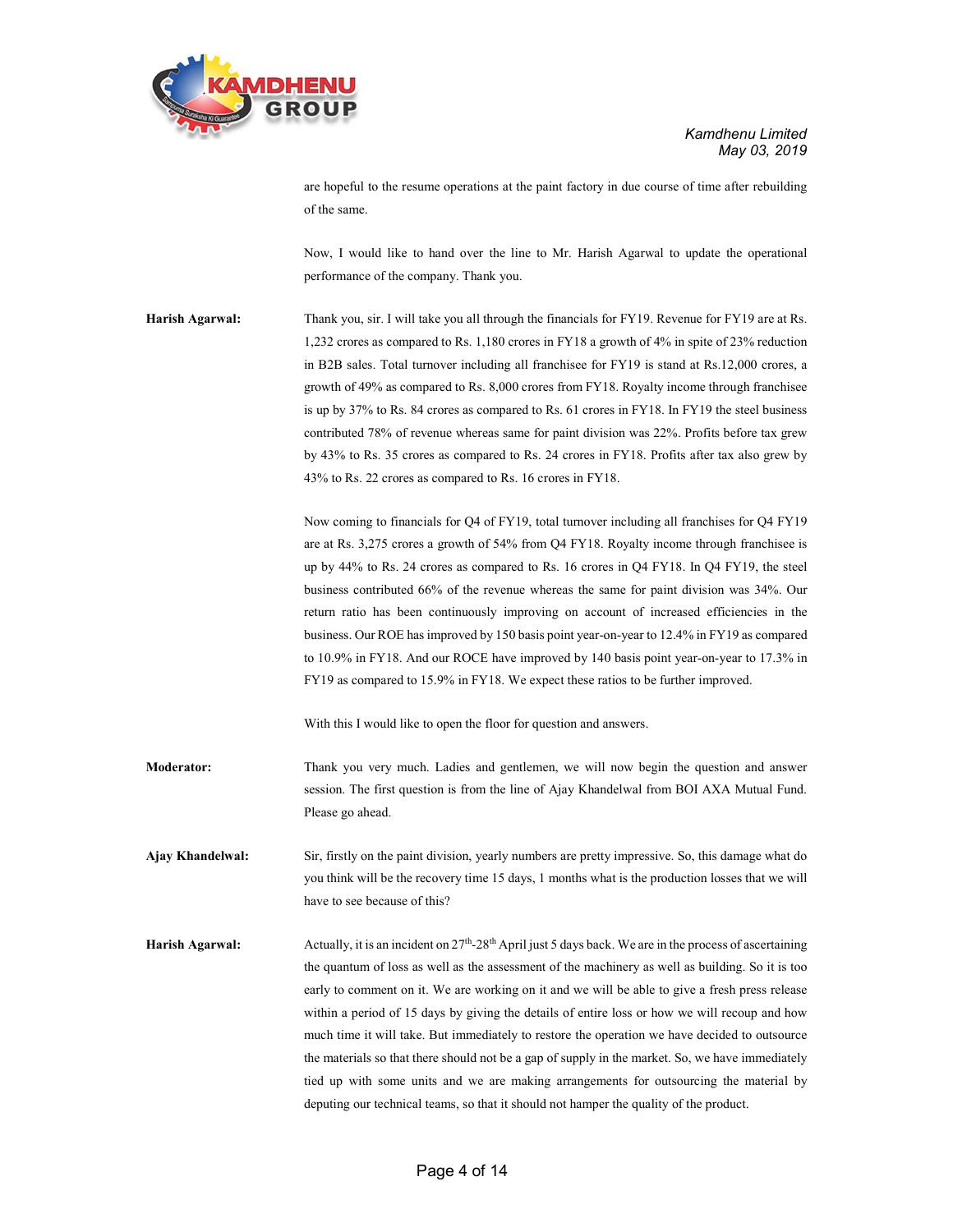

| Ajay Khandelwal: | Sir, what is the volume we have done, quantity because branded sale is Rs. 12,000 crores till last<br>quarter what was it?                                                                                                                              |
|------------------|---------------------------------------------------------------------------------------------------------------------------------------------------------------------------------------------------------------------------------------------------------|
| Harish Agarwal:  | It is around Rs.3,275 crores, for this quarter only. Out of 12,000 for Q4 it is Rs. 3,275 crores.                                                                                                                                                       |
| Ajay Khandelwal: | In metric tonnes, sir?                                                                                                                                                                                                                                  |
| Harish Agarwal:  | This is in value terms. If you want to know the volume, volume is 22.78 lakh metric tonnes for<br>the entire year and for the last quarter it is 6.38 lakh metric tonnes.                                                                               |
| Ajay Khandelwal: | Sir, one question that I have is why our royalty income is lacking this branded sales number?                                                                                                                                                           |
| Harish Agarwal:  | No, not at all, sir.                                                                                                                                                                                                                                    |
| Ajay Khandelwal: | Our branded sale has increased by more than 40% and royalty income is less than that.                                                                                                                                                                   |
| Harish Agarwal:  | See, which number you are asking? Quantity, you are comparing quantity as well as value?                                                                                                                                                                |
| Ajay Khandelwal: | So, I am just looking at this Rs.8,000 Crores versus Rs.12,000 Crores as compared to Rs.61<br>Crores is to Rs. 84 Crores.                                                                                                                               |
| Harish Agarwal:  | No, it cannot be compared like this because there is a rate difference. In the FY17-18 the rate<br>was different, in the 2018-19 the rate of TMT was different. So, we are charging royalty on per<br>ton basis.                                        |
| Ajay Khandelwal: | Sir, I think that is why we should put up volume numbers, sir?                                                                                                                                                                                          |
| Harish Agarwal:  | There is no gapping.                                                                                                                                                                                                                                    |
| Satish Agarwal:  | In this if you see that our franchise volume growth is 33% and our royalty has improved by 37%.                                                                                                                                                         |
| Ajay Khandelwal: | So, sir because of topline I am not able to estimate it.                                                                                                                                                                                                |
| Satish Agarwal:  | Yes. When we talk about the turnover of the brand which is Rs. 12,000 Crores that depends on<br>the rate of the steel pertaining to that period.                                                                                                        |
| Ajay Khandelwal: | Sir, one more thing, when we are talking about Rs.150 crores last year I think our royalty was<br>Rs. 61 crores and our brand expense was Rs.50 crores. So, this year also our royalty is Rs.84<br>crores and our brand expense is Rs.74 crores, right? |
| Harish Agarwal:  | Yes.                                                                                                                                                                                                                                                    |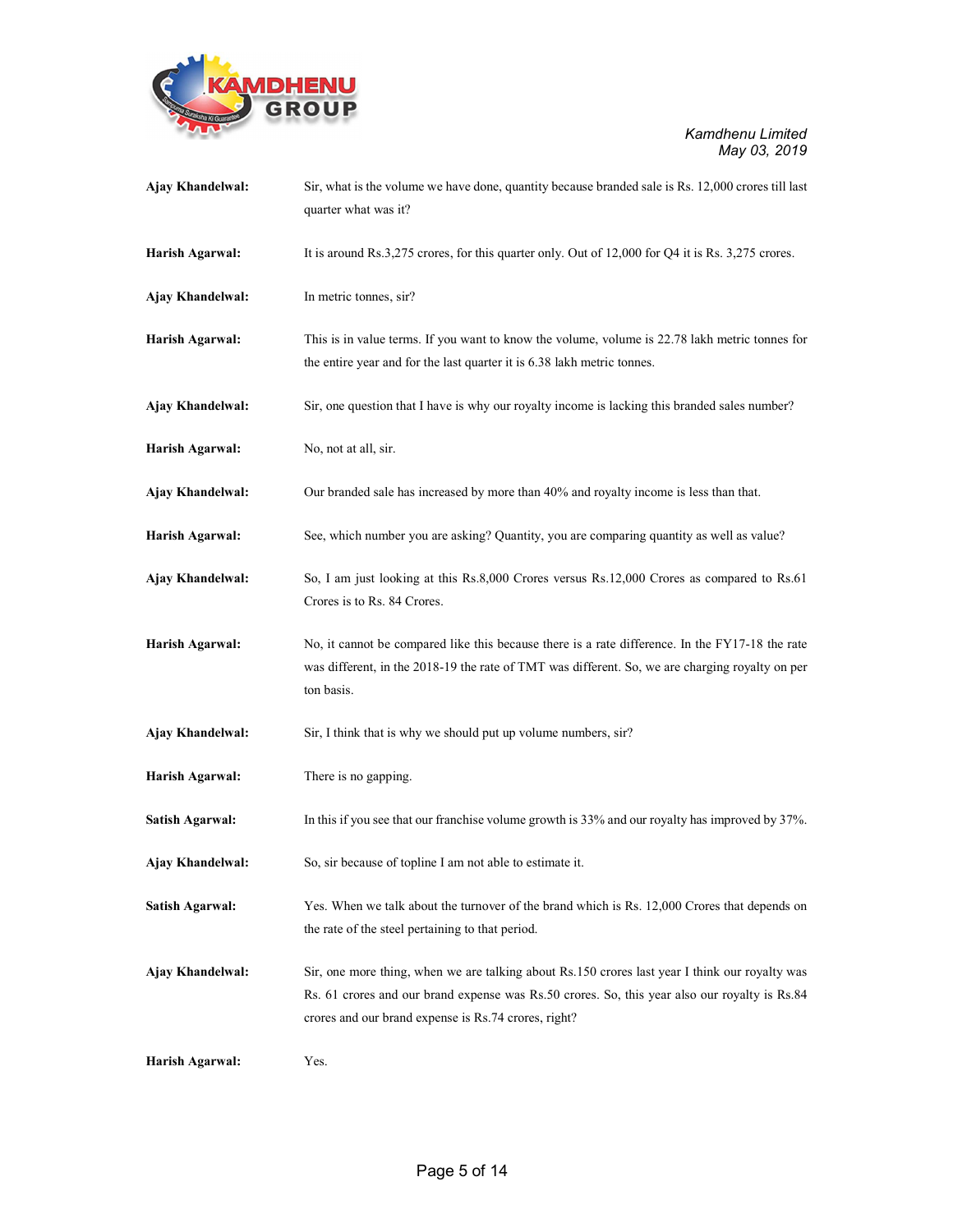

| Ajay Khandelwal:       | So sir, going forward I thought this will not increase in the same line. We will be retaining more<br>money.                                                                                                                                                                                                                                                                                                                                                                                                                                                                                                                                                                                                                                                                                                                                                                                                                                                    |
|------------------------|-----------------------------------------------------------------------------------------------------------------------------------------------------------------------------------------------------------------------------------------------------------------------------------------------------------------------------------------------------------------------------------------------------------------------------------------------------------------------------------------------------------------------------------------------------------------------------------------------------------------------------------------------------------------------------------------------------------------------------------------------------------------------------------------------------------------------------------------------------------------------------------------------------------------------------------------------------------------|
| Harish Agarwal:        | Sir, it will be a combined expenditure of the paint as well as steel, not only for the steel business.<br>The paint business has also increased by 35%, sales from 200 crores to 270 crores. So, this<br>expenditure also includes the expenditure made on the paint business.                                                                                                                                                                                                                                                                                                                                                                                                                                                                                                                                                                                                                                                                                  |
| Ajay Khandelwal:       | So, just trying to understand sir, when we will do this 100 crores-125 crores-150 crores, the<br>profitability should improve drastically. Any numbers may be, if you can help.                                                                                                                                                                                                                                                                                                                                                                                                                                                                                                                                                                                                                                                                                                                                                                                 |
| Harish Agarwal:        | It will be improve, if you see the chart given in the presentation on page number 26, the overall<br>percentage in the 2017 it was 1.1% then it was 0.9% then we have again maintained 0.9%. When<br>the volume will increase the percentage of brand expenditure will definitely come down. It will<br>not increase in the same proportion.                                                                                                                                                                                                                                                                                                                                                                                                                                                                                                                                                                                                                    |
| Ajay Khandelwal:       | So, sir now what is the target this year for paint division and what is happening on demerger?<br>When are we expecting that to get over?                                                                                                                                                                                                                                                                                                                                                                                                                                                                                                                                                                                                                                                                                                                                                                                                                       |
| Harish Agarwal:        | In fact, sir we are planning to give detail presentation on paint business in the next 15-20 days.<br>So, right now we can simply say that our paint business will increase and it was in the past.                                                                                                                                                                                                                                                                                                                                                                                                                                                                                                                                                                                                                                                                                                                                                             |
| <b>Satish Agarwal:</b> | Mr. Khandelwal, I would like to share that we working on this aspect. There are many issues<br>such as insurance and all where the entire team is dedicated to it. We will be outsourcing the<br>manufacturing so that we supply to the market as early as possible. One more thing I would like<br>to share with you that majority of the stock in the 32 depots is available in all over the country<br>from where we are catering the supply to our retail network. And we think that within 15 days<br>we would complete the working. I would like to tell to you that we have set very ambitious target<br>for this business in this year similar to last year, but right now I am not in a position to discuss<br>these plans. I think within 15 days we will be in a position to do the detailed working and<br>hopefully whatever targets we have set earlier we will be able to work on the same. Things<br>should be in control within 15 to 20 days. |
| Ajay Khandelwal:       | Sir, one last question because our own manufacturing now is increasing almost doubling. So,<br>there our profitability should improve?                                                                                                                                                                                                                                                                                                                                                                                                                                                                                                                                                                                                                                                                                                                                                                                                                          |
| <b>Satish Agarwal:</b> | Definitely.                                                                                                                                                                                                                                                                                                                                                                                                                                                                                                                                                                                                                                                                                                                                                                                                                                                                                                                                                     |
| Ajay Khandelwal:       | Sir, because there whatever we are giving to franchise even that will be saved, correct?                                                                                                                                                                                                                                                                                                                                                                                                                                                                                                                                                                                                                                                                                                                                                                                                                                                                        |
| Satish Agarwal:        | That is correct. There is one more additional thing is that my existing unit being treated as R&D<br>center. We spend a lot on training of the entire team at this facility. Having said that, whatever<br>my performance was there last year we expect much better performance as we are doubling our                                                                                                                                                                                                                                                                                                                                                                                                                                                                                                                                                                                                                                                          |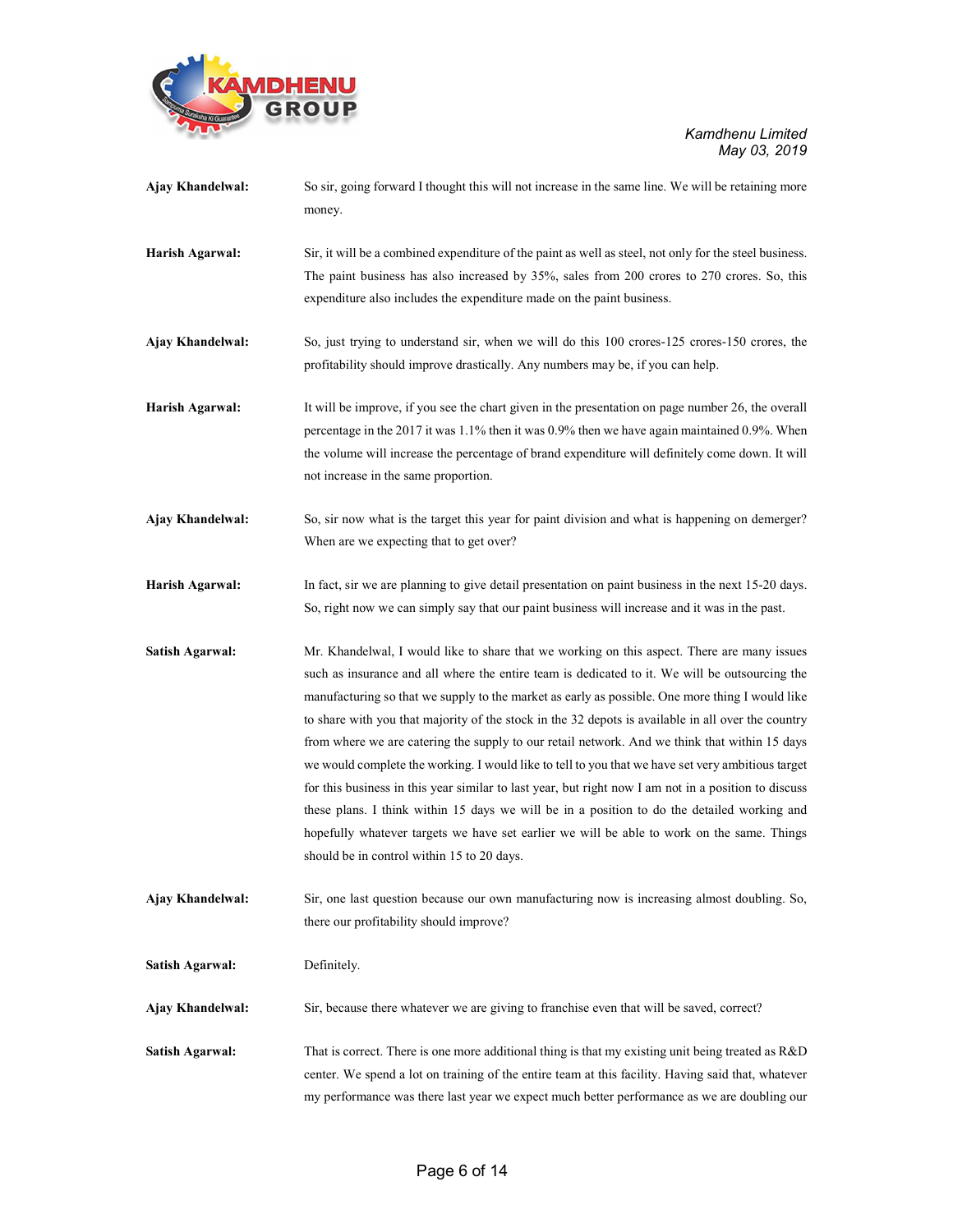

capacity. The costing will be lower than last year and profitability from existing plant will be very good.

- Ajay Khandelwal: Sir, what is CAPEX plan for the next year?
- Satish Agarwal: As of now in steel we don't have any capex plans. ast year we have done around Rs. 15 crores CAPEX in steel business and around Rs.9 crores to Rs.10 crores we have done in paint business. And on the question you had raised earlier regarding our marketing & branding expenses going up, actually our plan is very aggressive for the next two to three years so for that we had a lay the foundation in FY19 for which we spent higher. The result of that we will definitely see in FY20 and we will see that in bottom-line.
- Moderator: Thank you. The next question is from the line of Kunal Koladia from Anova Capital. Please go ahead.
- Kunal Koladia: Sir, my question is like as you mentioned that we have been expanding our steel capacity to 156,000 metric tonnes per annum. So, by when do you expected to be utilized fully?
- Satish Agarwal: Already the production has been increased. I think within 3 months or by June it will be utilized at the optimum level.

Kunal Koladia: So, you expect the ramp up to be in next 3 months to reach 100% utilization?

- Satish Agarwal: Yes, sure.
- Kunal Koladia: And what would be the expected revenues that can be generated from this entire capacity for full year?
- Satish Agarwal: To the tune of Rs.500 crores approximately.
- Kunal Koladia: So, you will generate a revenue of Rs, 500 crores for this entire capacity of 156,000 metric tonnes, am I right?

Satish Agarwal: Yes.

- Kunal Koladia: Sir and can you please throw some light on what kind of market do you see going ahead and what kind of competition like do we foresee going ahead?
- Satish Agarwal: See, as far as the competition is concerned you will find everywhere there is a lot of competition. Kamdhenu has a leadership position and a strong brand in the market as well as the largest retail network. We have the best capabilities to supply the material in time all over India.. So, we have the edge over there and ultimately the demand in the market is continuously growing and we are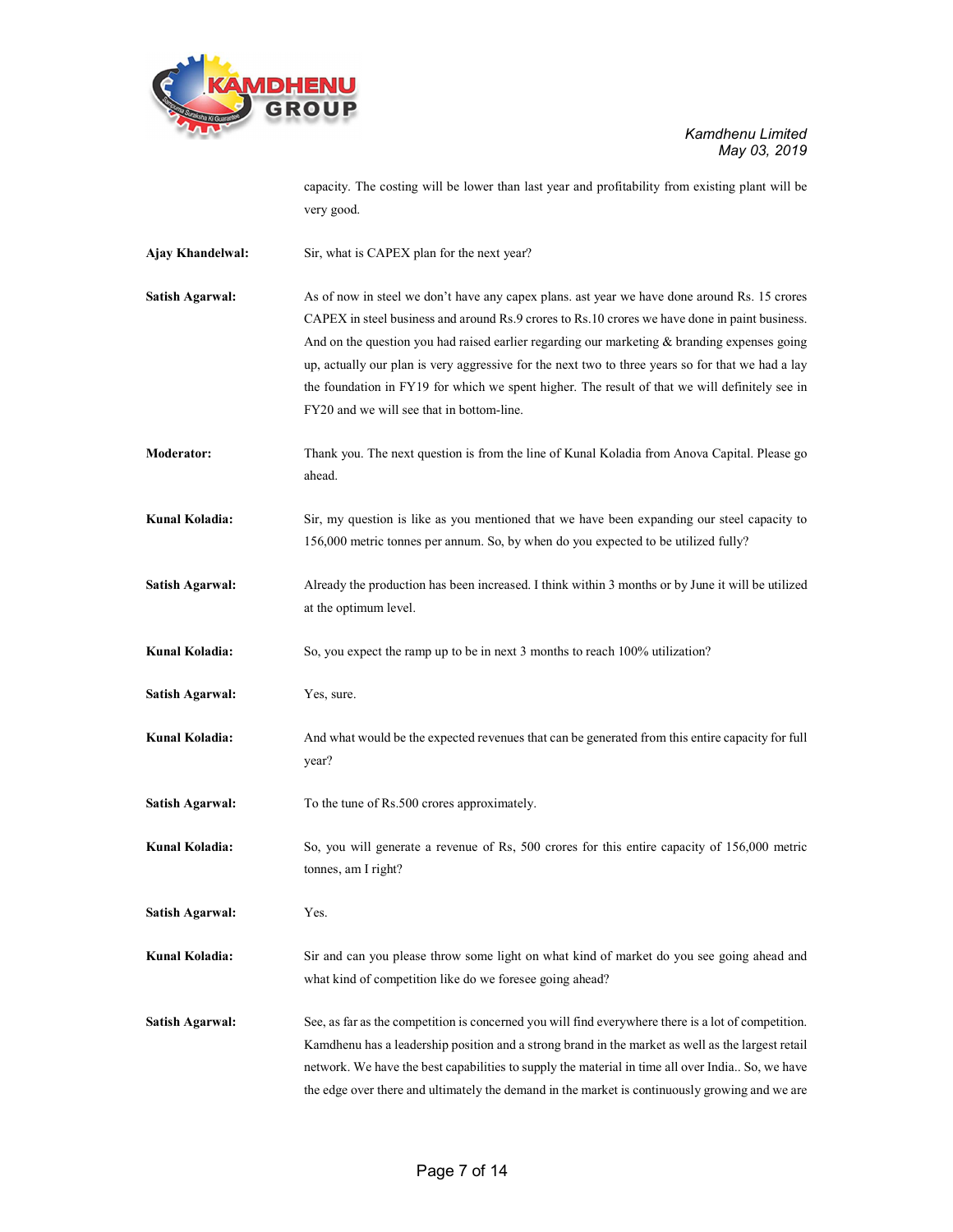

ramping up our capacities to meet that demand. We feel that we don't have any threat from regional steel players.

- Kunal Koladia: But recently we have been seeing that the regional players have been aggressively marketing their products on television and everything. So, do you like plan to increase our brands spend going ahead or would it be in the same range?
- Satish Agarwal: I think that depends on the time and the requirement. Right now, we cannot say but we are focused on strengthening our brand, enhancing the installed capacities, creating the demand and leveraging the brand strength. I think, the brand expenses will be on similar lines going forward as well.
- Kunal Koladia: So, would it be like in the 1% range which we have been maintaining?
- Satish Agarwal: I think should be less than 1%.
- Kunal Koladia: And sir, it would be very helpful if you can throw some light on the market size of TMT steel in the retail segment, like what will be the market size currently?
- Satish Agarwal: It is a very tough question because there is no accurate details available. But we estimate that the branded products retail segment is almost 1 crores tonne plus (+/-10%). And Kamdhenu is having major share in that particular market.
- Kunal Koladia: So, what would be the Kamdhenu's market share in this category?
- Satish Agarwal: Our market is +20%.
- Kunal Koladia: And sir another question was regarding the paint business. So, as you mentioned that we have seen the fire in our paint facility. I want to know that is the demerger is on track or will it delay the demerger plan?

Satish Agarwal: That process is on and I think there can be some delay. But there has been no change in plan since paint is self-dependent and we want to grow to a great level and the de-merger will definitely take place sooner or later. The process can be delayed slightly, that is possible.

- Kunal Koladia: And as we have seen of fire so when do you expect to streamline the business? I am sure that there must be major disruption at the plant. So, when do you expect it to normalize everything and currently is the production on?
- Satish Agarwal: Right now we have sufficient stock at our depots as I mentioned earlier. We are restarting the supplies from the exiting depots where we are sufficiently stock for this month and the next month. Next we are also planning to outsource the material and we are in the process. We have deputed our technical team over there. I think shortly we will finalize and will come with a solid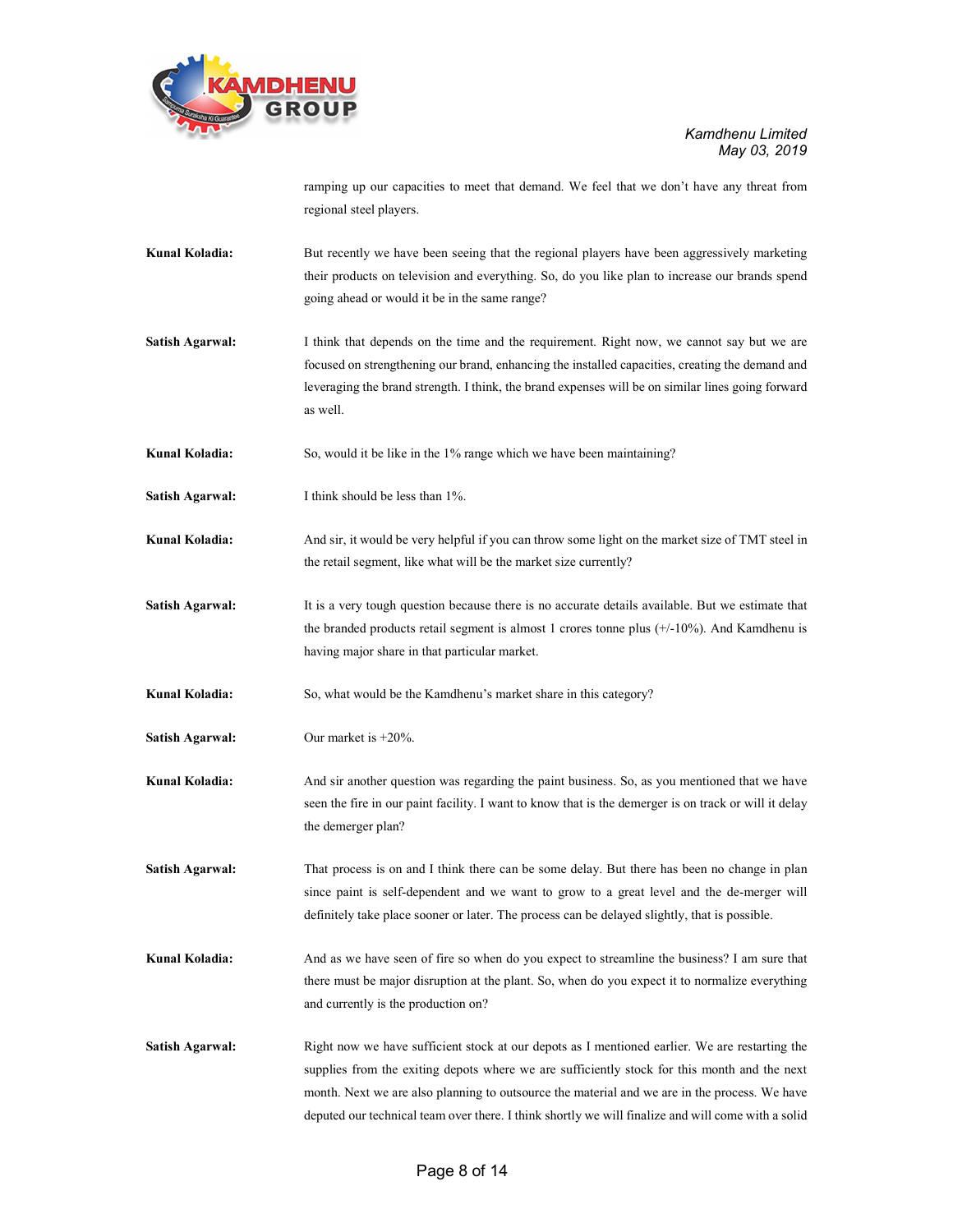

proposal. In the current plant also we are planning to start the production as soon as possible but right now it is not possible for me to have any comment. I think within 15 days we will come up with a new fresh release especially for the paint business and our plans for FY20.

- Kunal Koladia: So, because you mentioned that our strategy currently is to outsource the low value product and manufacture the value added product in house. So, during the time when the production is not available at the facility, do you even plan to outsource the value added products or what is your strategy?
- Satish Agarwal: Yes, we have now managing 2 outsourced units for the value added and premium products. Along with that my own unit will also produce the premium products. So, I think we will hopefully do good for this year. No doubt at present turbulence is there but we will come up definitely.
- Kunal Koladia: So, you mean to say like those 2 franchise units which have hired for making the value added products will make up for the loss which you have seen at the plant?
- Satish Agarwal: Hopefully, we are hopeful. We will do good this year.
- Moderator: Thank you. Then next is from the line of Pratik Kothari from Unique Asset Management. Please go ahead.
- Pratik Kothari: Sir, can you just throw some volume numbers for the year, for our branded sales, for our paints and also our own manufacturing?
- Harish Agarwal: For our steel business it is 22.78 lakh metric tonne through the franchisee road and about own manufacturing 72,000 metric tonne and for the paint business …
- Pratik Kothari: Same quarter last year?
- Harish Agarwal: The last year our own manufacturing was 53,000 metric tonne and for the franchisee it was 17 lakh metric tonne for last year against 22.7 lakh metric tonne in this year.
- Pratik Kothari: And for paint?
- Harish Agarwal: For paint it is 32,000 metric tonne for this year and last year it was 30,000 but this is the increase of around 4% in terms of volume but if you see the value term it is 35% growth because of the product mix. This year we sold high value product.
- **Pratik Kothari:** So, second question regarding the trading business, the share of it is coming down, we have brought it down by 25% this year. What is the plan say for the next 2 years, how will this business look?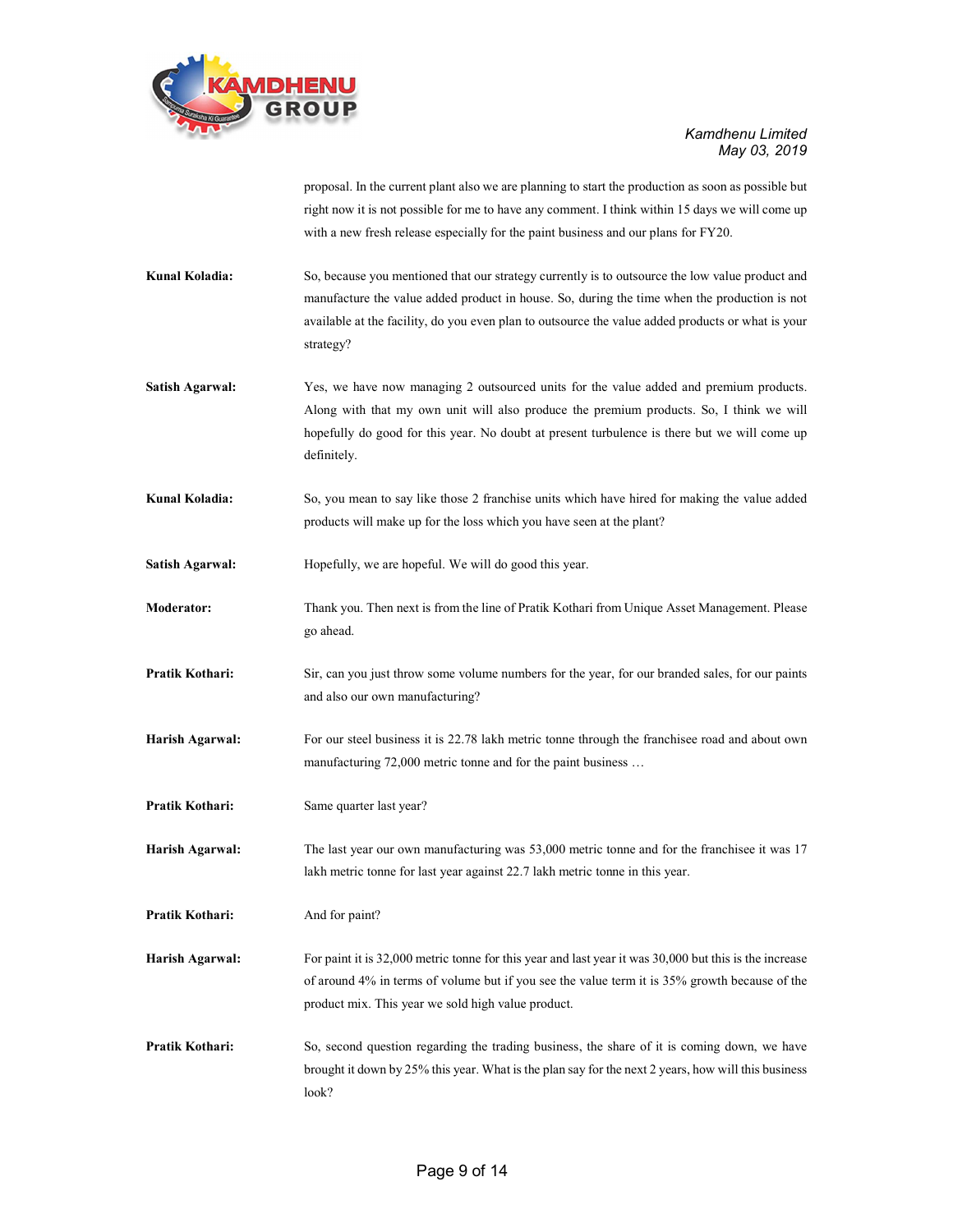

| <b>Satish Agarwal:</b> | We will continue with the B2B business as and when it is most essential. So, we have<br>substantially reduce this business and if you see the overall sales last year it was around Rs.720<br>crores and this year it was Rs.550 crores, reduction is 23%. This will continue to reduce and, in<br>this quarter also we have substantially reduce this base by 62%. In Q4FY18 it was Rs.240 crores<br>but in Q4 FY19 it is only Rs.90 crores. So around Rs.90 crores - Rs.100 crores every quarter<br>will continue. |  |
|------------------------|----------------------------------------------------------------------------------------------------------------------------------------------------------------------------------------------------------------------------------------------------------------------------------------------------------------------------------------------------------------------------------------------------------------------------------------------------------------------------------------------------------------------|--|
| Pratik Kothari:        | In the past we had talked about adding new franchisee but with a larger base. We do not now<br>want to focus on franchisees where lower capacity. So how is that progressed? Have we added<br>anything with a huge capacity?                                                                                                                                                                                                                                                                                         |  |
| <b>Satish Agarwal:</b> | No, we have not added any new unit. We are telling the existing units to expand the capacity<br>and it has been increasing from 25 lakh metric tonne to 33 lakh metric tonne in the last 1 year.<br>We are planning make it 50 lakh metric tonne by FY22.                                                                                                                                                                                                                                                            |  |
| Pratik Kothari:        | From 33 to 50 will be by our existing franchisee will be adding new capacity or do we plan to<br>bring in some larger size?                                                                                                                                                                                                                                                                                                                                                                                          |  |
| <b>Satish Agarwal:</b> | It will a mix of both.                                                                                                                                                                                                                                                                                                                                                                                                                                                                                               |  |
| <b>Moderator:</b>      | Thank you. The next question is from the line of Mukul Agarwal from Param Capital. Please go<br>ahead.                                                                                                                                                                                                                                                                                                                                                                                                               |  |
| <b>Mukul Agarwal:</b>  | Sir, our royalty income from franchisee grew by roughly 50% to Rs. 24 crores in this quarter<br>versus Rs.16 crores in Q4FY18. But our PBT is almost flat around Rs. 9 crores. So what is the<br>reason for that and when can we see substantial money flowing to the PBT, at what levels of<br>franchisee income can we see substantial income flowing to the PBT?                                                                                                                                                  |  |
| Harish Agarwal:        | This year we were having very aggressive plan for FY20 and FY21. So, we have made higher<br>spends on branding and marketing expenditure this year. As you see in the presentation that it<br>was Rs. 70 crores in FY18 but this year it is Rs. 103 crores. So that is the reason why you are<br>seeing an impact on our bottom-line Going forward, we plan to maintain this level of expenditure<br>so when the royalty income and income from own manufacturing goes up, it will flow down to<br>our bottom-line.  |  |
| <b>Mukul Agarwal:</b>  | So, FY20 you are saying the marketing expense will be kept somewhere between 100 to 105<br>crores, is it right?                                                                                                                                                                                                                                                                                                                                                                                                      |  |
| Harish Agarwal:        | Yes, sir, absolutely.                                                                                                                                                                                                                                                                                                                                                                                                                                                                                                |  |
| <b>Mukul Agarwal:</b>  | And so any incremental increase in franchisee income in FY20 which is current year will flow<br>into the PPT?                                                                                                                                                                                                                                                                                                                                                                                                        |  |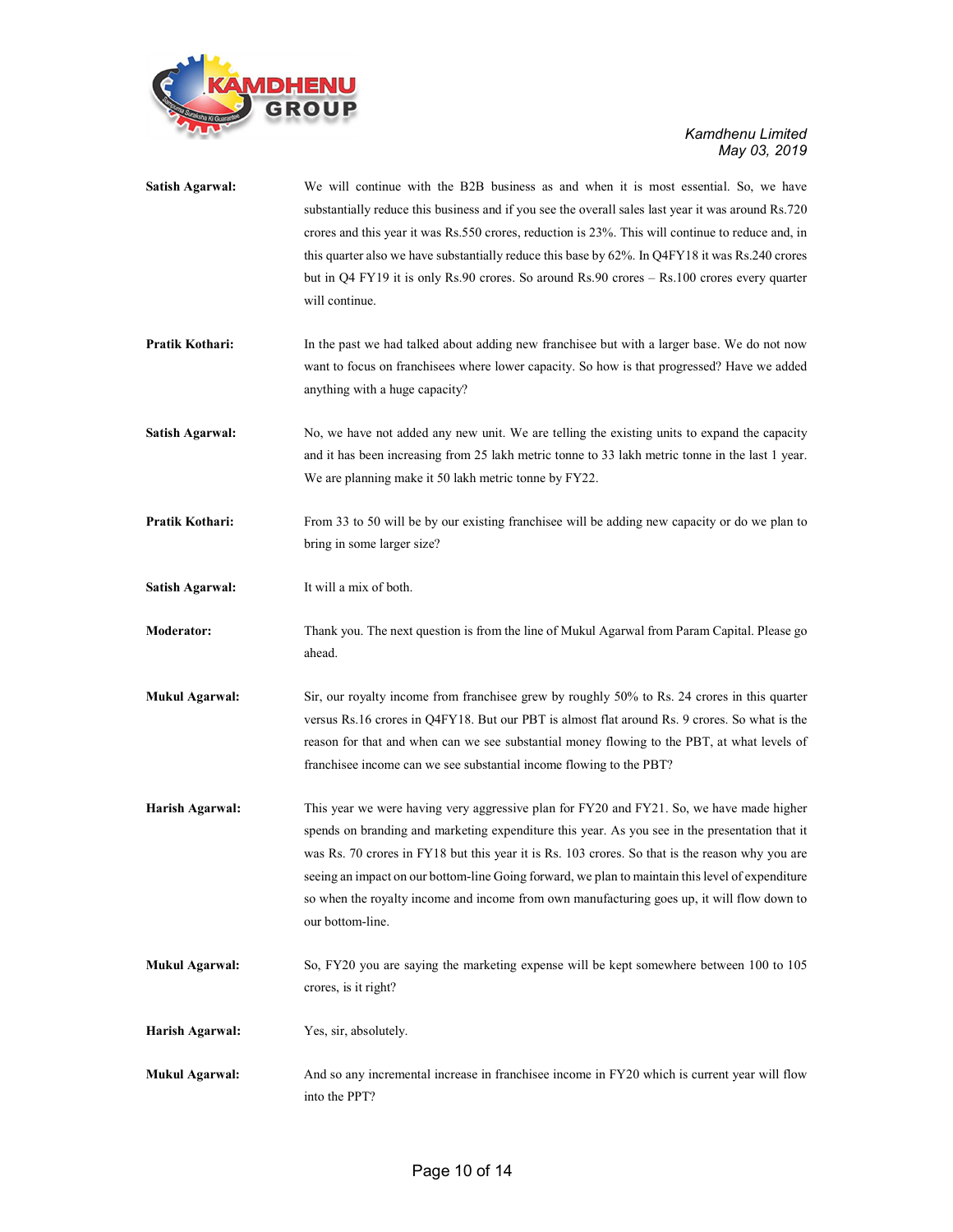

| Harish Agarwal:        | Not exactly, but it will definitely impact substantially.                                                 |
|------------------------|-----------------------------------------------------------------------------------------------------------|
| <b>Mukul Agarwal:</b>  | Sir because you having 20% market share in TMT, such a big brand, asset light model, when                 |
|                        | can we see all these thing converting into profits for the company?                                       |
| Harish Agarwal:        | I think it is already in the profit, sir.                                                                 |
| <b>Mukul Agarwal:</b>  | Rs. 1,000 crores revenue and Rs.5 crores profit, it does not make profitable business no?                 |
| Harish Agarwal:        | Sir, the Rs. 500 crores premium is distributed around 4 partners. We are only slicing 20% portion         |
|                        | of that margin. Rest is going to the franchisee or the distributor or the retailer.                       |
| <b>Mukul Agarwal:</b>  | So, at what level of franchisee income we see substantial transfer to profits? At what level?             |
| <b>Satish Agarwal:</b> | Your this question is absolutely right. As we are planning to take our steel and paint business to        |
|                        | a higher level we had spent more on branding and marketing this year. Having said that, I would           |
|                        | like to assure you that whatever expectation you are having from us in FY20 or FY21 we will               |
|                        | surely achieve the same.                                                                                  |
| <b>Moderator:</b>      | Thank you. The next question is from the line of Kunal Sukhwani from Crescita Investments.                |
|                        | Please go ahead.                                                                                          |
| Vijay Sarda:           | This is Vijay Sarda here from Crescita. Sir, 2 questions, one is on the paint business. Current           |
|                        | year we have done around Rs.265 crores turnover in the paint business. However, the margins               |
|                        | remain quite subdued around 3%. So, when can we see the margin coming to higher single digit?             |
|                        | So, what is the level one can expect in terms of the growth and what is the level of margin that          |
|                        | you are looking at in next 2 to 3 years. And second is on the royalty income, the growth seems            |
|                        | to be higher but have we increased the royalty per tonne or it is majorly a function of volume<br>growth? |
| Harish Agarwal:        | In the royalty of steel it has slightly improved on per tonne basis but growth is because of              |
|                        | volume.                                                                                                   |
| Vijay Sarda:           | Sir, how much is the per tonne now realization that, royalty we get now?                                  |
| Harish Agarwal:        | This is around Rs. 370 per metric tonne.                                                                  |
| Vijay Sarda:           | Which is improved from Rs.300 odd in last 2 years, right?                                                 |
| Harish Agarwal:        | Yes.                                                                                                      |
| Vijay Sarda:           | And volume growth is how much, sir?                                                                       |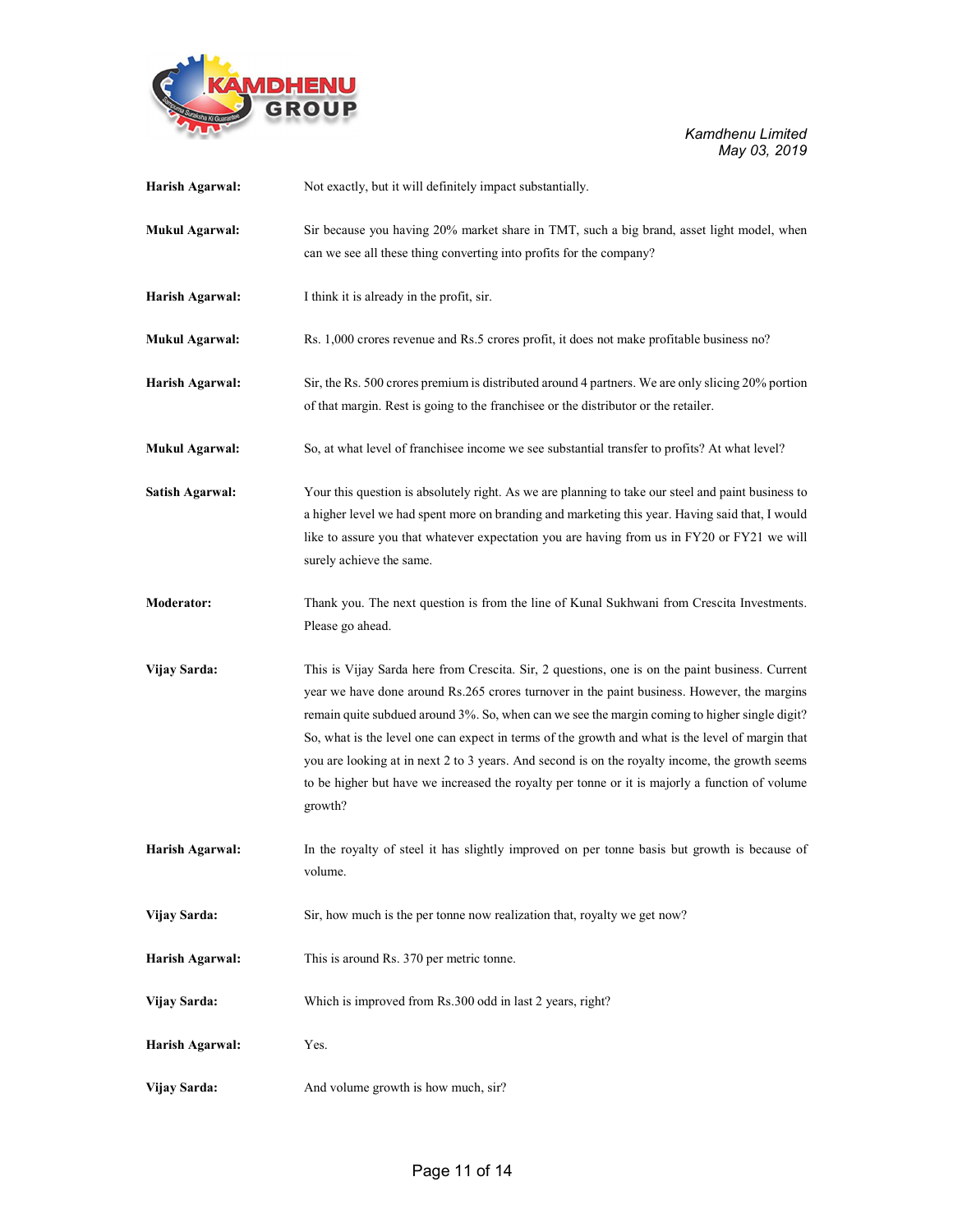

| Harish Agarwal: | From 17 lakh to 22.78 lakh metric tonne.                                                                                                                                                                                                                                                                                                                                                                         |
|-----------------|------------------------------------------------------------------------------------------------------------------------------------------------------------------------------------------------------------------------------------------------------------------------------------------------------------------------------------------------------------------------------------------------------------------|
| Vijay Sarda:    | So, 30% kind of volume growth?                                                                                                                                                                                                                                                                                                                                                                                   |
| Harish Agarwal: | Yes.                                                                                                                                                                                                                                                                                                                                                                                                             |
| Vijay Sarda:    | And sir in terms of the paint business, what is the outlook?                                                                                                                                                                                                                                                                                                                                                     |
| Harish Agarwal: | In the paint business we have grown by 35% and when it comes to profitability we have already<br>mentioned that this year we have increased our branding and marketing spends because we have<br>very aggressive plans for FY20 and FY21. Further, we are coming up with a detailed proposal<br>and detailed presentation on the paint business which will give you a clear picture on our plans<br>going ahead. |
| Vijay Sarda:    | So, this 100 crore odd that what we spend how much is it contributed towards the paint business<br>and how much is towards the steel? Because steel I do not think you need to invest that much.<br>So, majority of spend is happening in paint already. So, do you think that to continue?                                                                                                                      |
| Harish Agarwal: | No, it will not continue in the same fashion. We will make a change in this pattern and also<br>rationalize the expenditure on the branding and marketing in the near future.                                                                                                                                                                                                                                    |
| Vijay Sarda:    | No, sir basically I just wanted to understand suppose if you are targeting 500 crores kind of<br>revenue in next 2 or 3 years in paint business. So, with this current year PBIT level we are doing<br>around 3% margin. So, will that margin inch up higher to 7%-8% going forward?                                                                                                                             |
| Harish Agarwal: | Yes, on Rs.1,000 crores to 800 crores it will be around 10%.                                                                                                                                                                                                                                                                                                                                                     |
| Vijay Sarda:    | That can happen and sir, at gross margin level how much is the gross margin in the paint<br>business?                                                                                                                                                                                                                                                                                                            |
| Harish Agarwal: | Gross margin you mean to say average realization minus direct cost?                                                                                                                                                                                                                                                                                                                                              |
| Vijay Sarda:    | Yes.                                                                                                                                                                                                                                                                                                                                                                                                             |
| Harish Agarwal: | It is around 35%.                                                                                                                                                                                                                                                                                                                                                                                                |
| Vijay Sarda:    | So, because most of the bigger player do 50% plus or 60%.                                                                                                                                                                                                                                                                                                                                                        |
| Harish Agarwal: | 50-60% is the material cost. If you take only the material cost against the average realization<br>plan then that is the 50%.                                                                                                                                                                                                                                                                                    |
| Vijay Sarda:    | And now with the product mix is improving drastically in favor of the high-end value added<br>products So going forward as your mix keeps improving gross margin can move up to 40%?                                                                                                                                                                                                                             |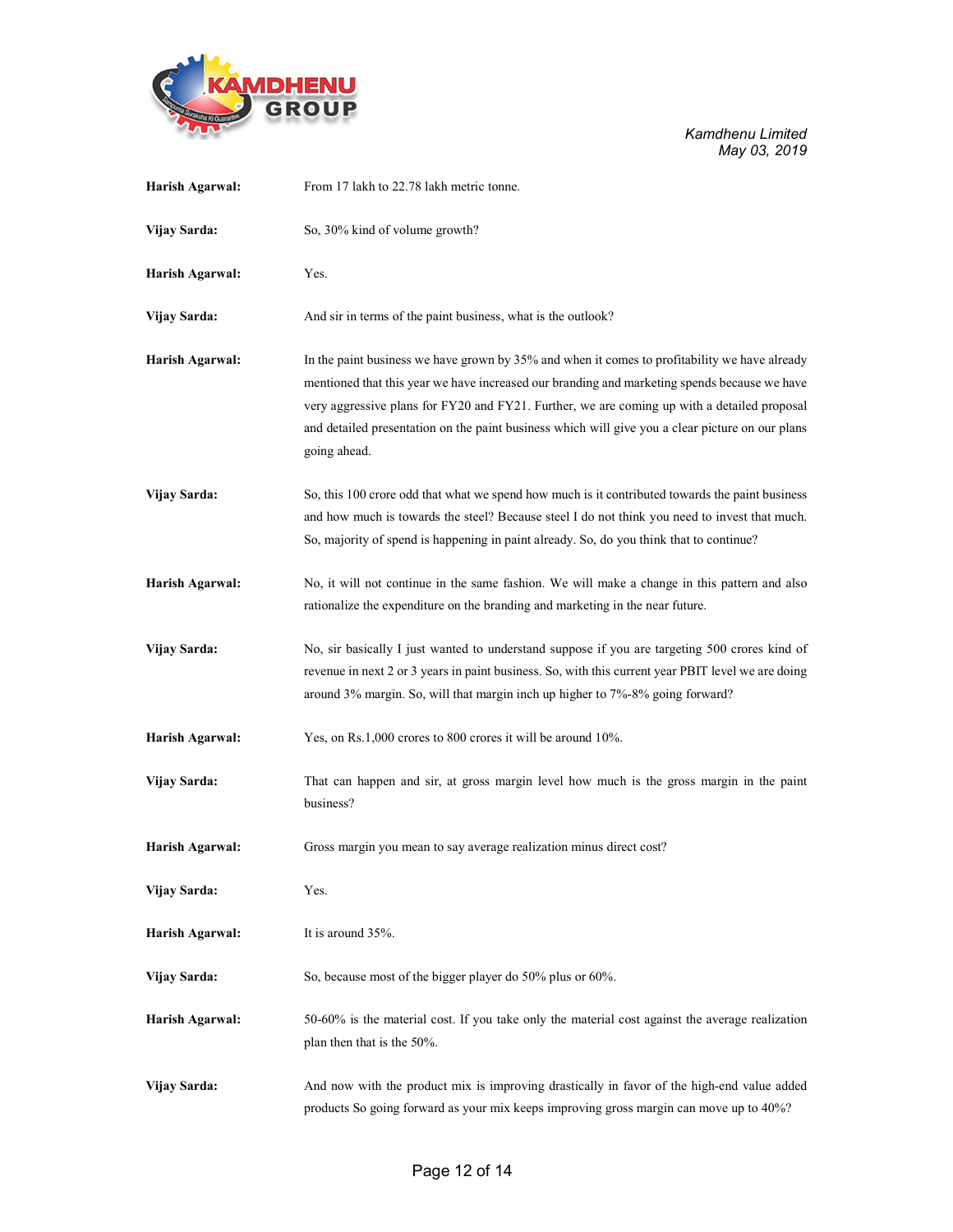

| Harish Agarwal:        | Yes as the value added products increase in the total sales the percentage of the gross margin<br>will improve. |
|------------------------|-----------------------------------------------------------------------------------------------------------------|
| Vijay Sarda:           | So, eventually sir, what we are doing currently is basically spending on the overall business. So,              |
|                        | that we will start yielding result in the future and once we achieve the desired growth our                     |
|                        | expenditure as a percentage to sales will start going down. Is that the rationale going forward?                |
| Harish Agarwal:        | Yes, you are right.                                                                                             |
| Vijay Sarda:           | Sir, you had said the same thing when we had discussed the last time. At that time, your ad spend               |
|                        | was around 70 crores to 80 crores which you had said will remain at similar levels But now that                 |
|                        | spend has gone to 110 crores. So, the business is definitely grown but your advertising spend as                |
|                        | a percentage has also increased. So, at what point you will start going down?                                   |
| Harish Agarwal:        | In fact, if you take the percentage the overall brand expenditure has reduced not increased.                    |
| Vijay Sarda:           | In branding and advertising, do you split that into paint business and steel business separately?               |
| Harish Agarwal:        | It can be estimated but it is, but it is very difficult.                                                        |
| Vijay Sarda:           | But is it more on the paint side then that of steel?                                                            |
| Harish Agarwal:        | Right now it is not available with me. I will give you the details by making the estimate. I will               |
|                        | provide the details through SGA.                                                                                |
| Vijay Sarda:           | And sir just overall on the steel side demand environment you have grown quite strongly but                     |
|                        | overall are you getting incremental market shares from other unorganized or how the market is                   |
|                        | shaping up in terms of overall environment?                                                                     |
| <b>Satish Agarwal:</b> | In this I would like to tell you that the ultimately the demand in normal steel is not increasing               |
|                        | more than 7% to 8%. However, as we have strong brand we have been able to get this high                         |
|                        | growth by converting people from purchasing unbranded to branded products. So we have a lot                     |
|                        | of applications that are pending and so many people are in the queue who wants to become a                      |
|                        | part of Kamdhenu through the franchisee. So we are working converting unbranded capacities                      |
|                        | into branded one's under Kamdhenu so that we can generate premium and use the same to create                    |
|                        | larger brand leverage. In the first phase we want to double the capacity, we are not concerned                  |
|                        | much about our rate of royalty, but our effort is that we increase our volume and increase our                  |
|                        | market share. Once this is achieved we will think how we can increase our rate as the brand<br>improves.        |
|                        |                                                                                                                 |
| <b>Moderator:</b>      | Thank you very much. As there are no further questions, I now hand the conference over to Mr.                   |
|                        | Satish Agarwal for closing comments.                                                                            |